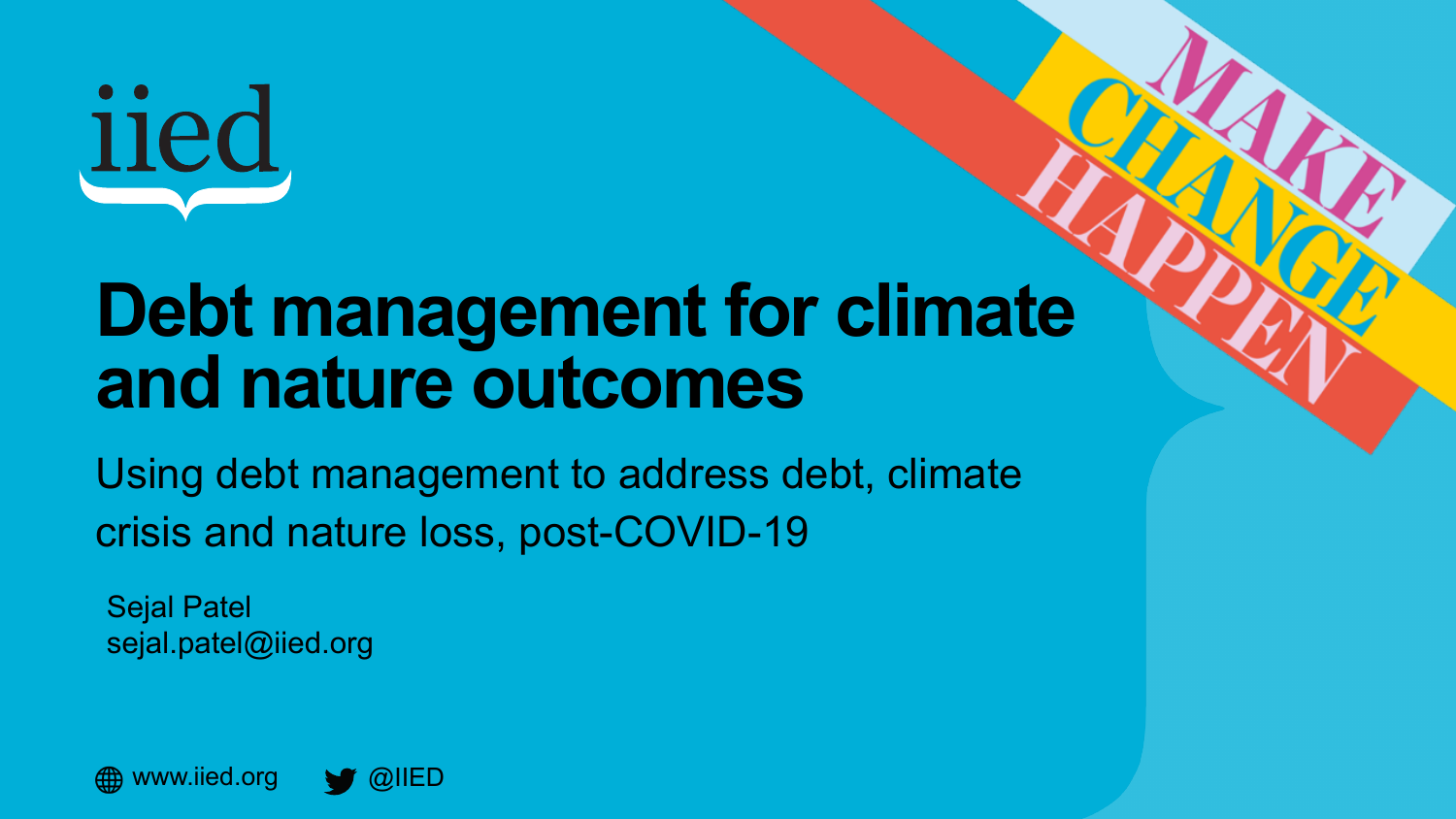## **What is debt management for climate and nature?**

**An approach to coherently tackle three global crises:**

- Climate crisis
- **Biodiversity crisis**
- Debt crisis

**Debt management for climate and nature is** where a creditor agrees for the **debt to be reduced** either by:

- conversion to local currency and/or paid at a lower interest rate and/or
- debt bought back on the secondary market at a cheaper cost
- And some form of debt write-off

It also looks to ensure debt sustainability in new bond issuances going forward.

and the **money 'saved' from the debt management is used to invest** in poverty-reducing and growth enhancing activities:

- climate adaptation and resilience
- climate mitigation
- biodiversity protection



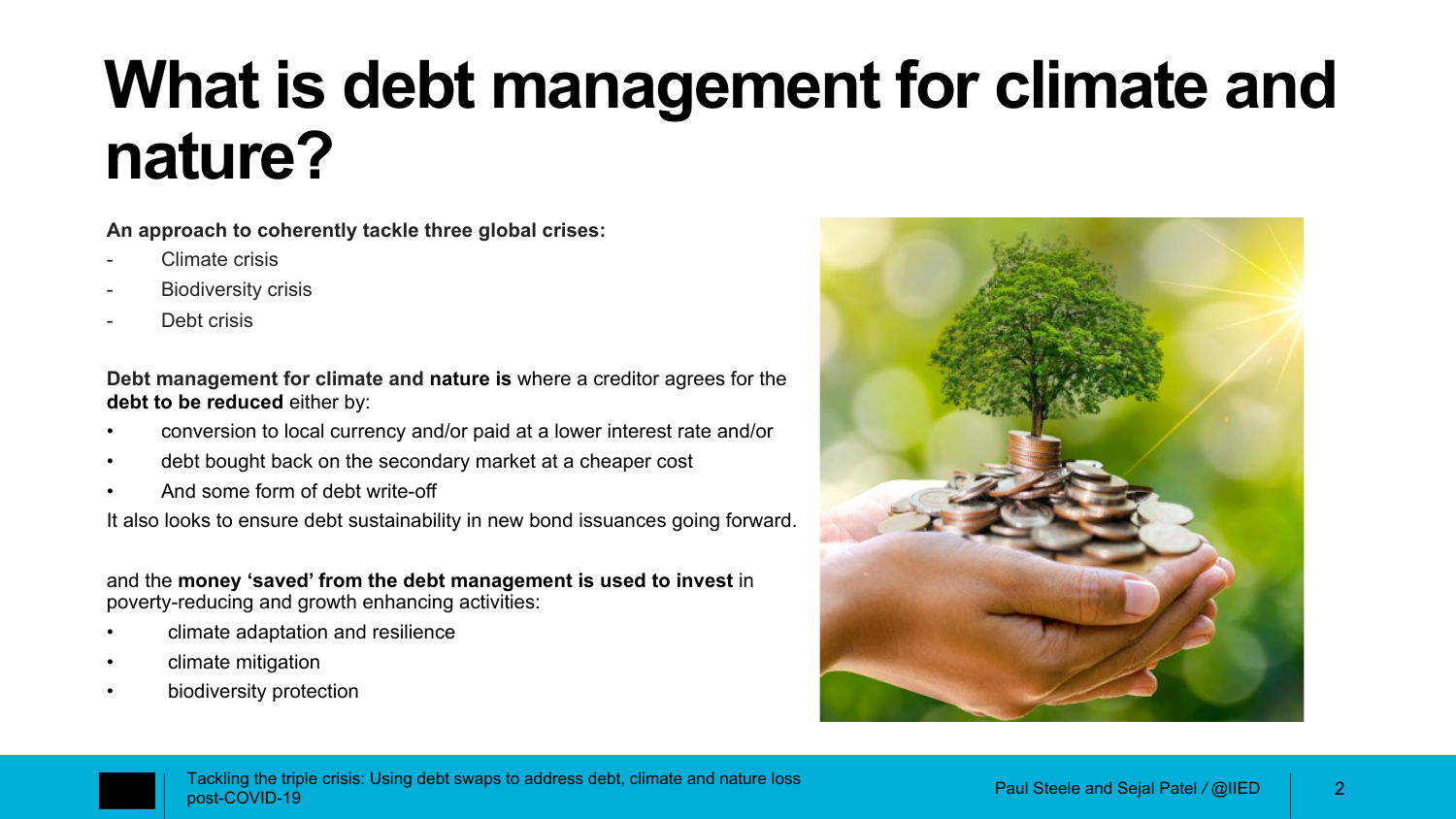## **How to get large scale debt management for climate and nature?**



So far debt management approaches have taken piecemeal approaches. Modalities like debt swaps have focused on **smaller projects** with money managed in trust funds by international NGOs.

We propose that debt management is undertaken with a systematic approach by integrating into the international architecture, and shifting proceeds from projects to programmes through the use of **budget support** where funds are paid into a debtor government's **own budget**

- Budget support allows for **larger amount of funds** to be mobilised; increases debtor government **ownership**; and shifts **accountability to national citizens**
- The funds are managed as **performance-based payments** based on **agreed policy commitments**
- Key performance indicators linked to Nationally Determined Contributions (NDCs) and National Biodiversity Strategies and Action Plans (NBSAPs)

Economic benefits of large scale debt management:

- **Expanded fiscal space** in the debtor country's government budget
- **Increased investment for climate and nature**
- **Growth increased through sustainable investments**
- ▽ **Reduction in the debt stock** sufficient to improve debt sustainability
- ▽ **Decline in poverty** through pro-poor investments